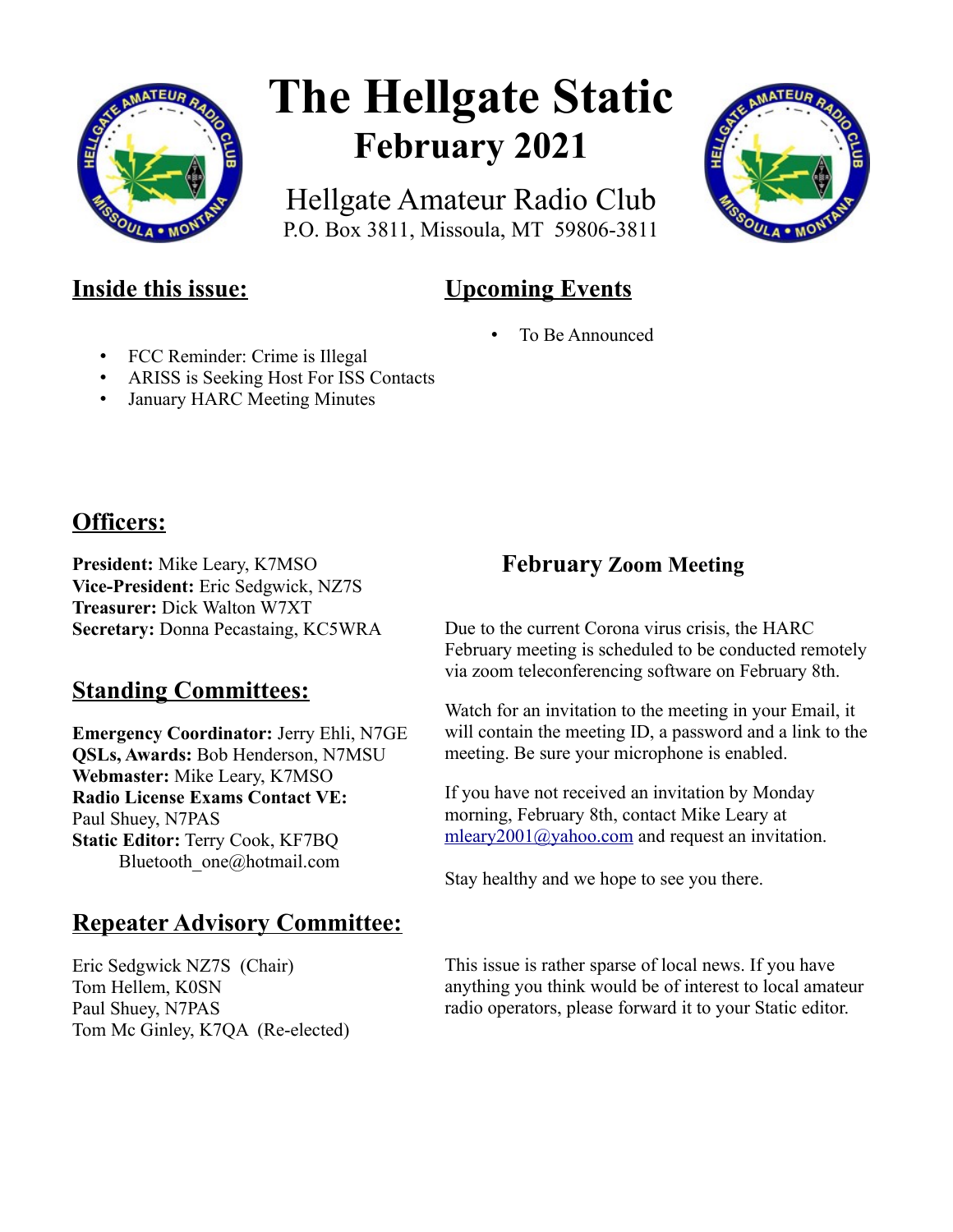#### **FCC Reminds Amateur Radio Operators That Crime is Illegal**

The FCC issued a rather bizarre warning to amateur radio operators and operators in other personal radio services. It is posted below.

#### **WARNING: AMATEUR AND PERSONAL RADIO SERVICES LICENSEES AND OPERATORS MAY NOT USE RADIO EQUIPMENT TO COMMIT OR FACILITATE CRIMINAL ACTS**

The Enforcement Bureau (Bureau) of the Federal Communications Commission issues this Enforcement Advisory to remind licensees in the Amateur Radio Service, as well as licensees and operators in the Personal Radio Services, that the Commission prohibits the use of radios in those services to commit or facilitate criminal acts.

The Bureau has become aware of discussions on social media platforms suggesting that certain radio services regulated by the Commission may be an alternative to social media platforms for groups to communicate and coordinate future activities. The Bureau recognizes that these services can be used for a wide range of permitted purposes, including speech that is protected under the First Amendment of the U.S. Constitution. **Amateur and Personal Radio Services, however, may not be used to commit or facilitate crimes.**

Specifically, the Bureau reminds amateur licensees that they are prohibited from transmitting "communications intended to facilitate a criminal act" or "messages encoded for the purpose of obscuring their meaning." Likewise, individuals operating radios in the Personal Radio Services, a category that includes Citizens Band radios, Family Radio Service walkie-talkies, and General Mobile Radio Service, are prohibited from using those radios "in connection with any activity which is against Federal, State or local law." Individuals using radios in the Amateur or Personal Radio Services in this manner may be subject to severe penalties, including significant fines, seizure of the offending equipment, and, in some cases, criminal prosecution.

Media inquiries should be directed to 202-418-0500 or MediaRelations@fcc.gov.

To file a complaint with the FCC, visit [https://consumercomplaints.fcc.gov](https://consumercomplaints.fcc.gov/) or call 1-888-CALL-FCC. To report a crime, contact your local law enforcement office or the FBI.

To request materials in accessible formats for people with disabilities (Braille, large print, electronic files, audio format), send an e-mail to fcc504@fcc.gov or call the Consumer & Governmental Affairs Bureau at (202) 418-0530 (voice), (202) 418-0432 (TTY).

Issued by: Chief, Enforcement Bureau

#### **ARISS is Seeking Hosts for Ham Radio Contacts with the Space Station**

02/03/2021 ARRL News

Amateur Radio on the International Space Station (**[ARISS](http://www.ariss.org/)**) is seeking formal and informal educational institutions and organizations, individually or working together, to host amateur radio contacts with an International Space Station (ISS) crew member. Contacts would likely be scheduled between January 1 and June 30, 2022.